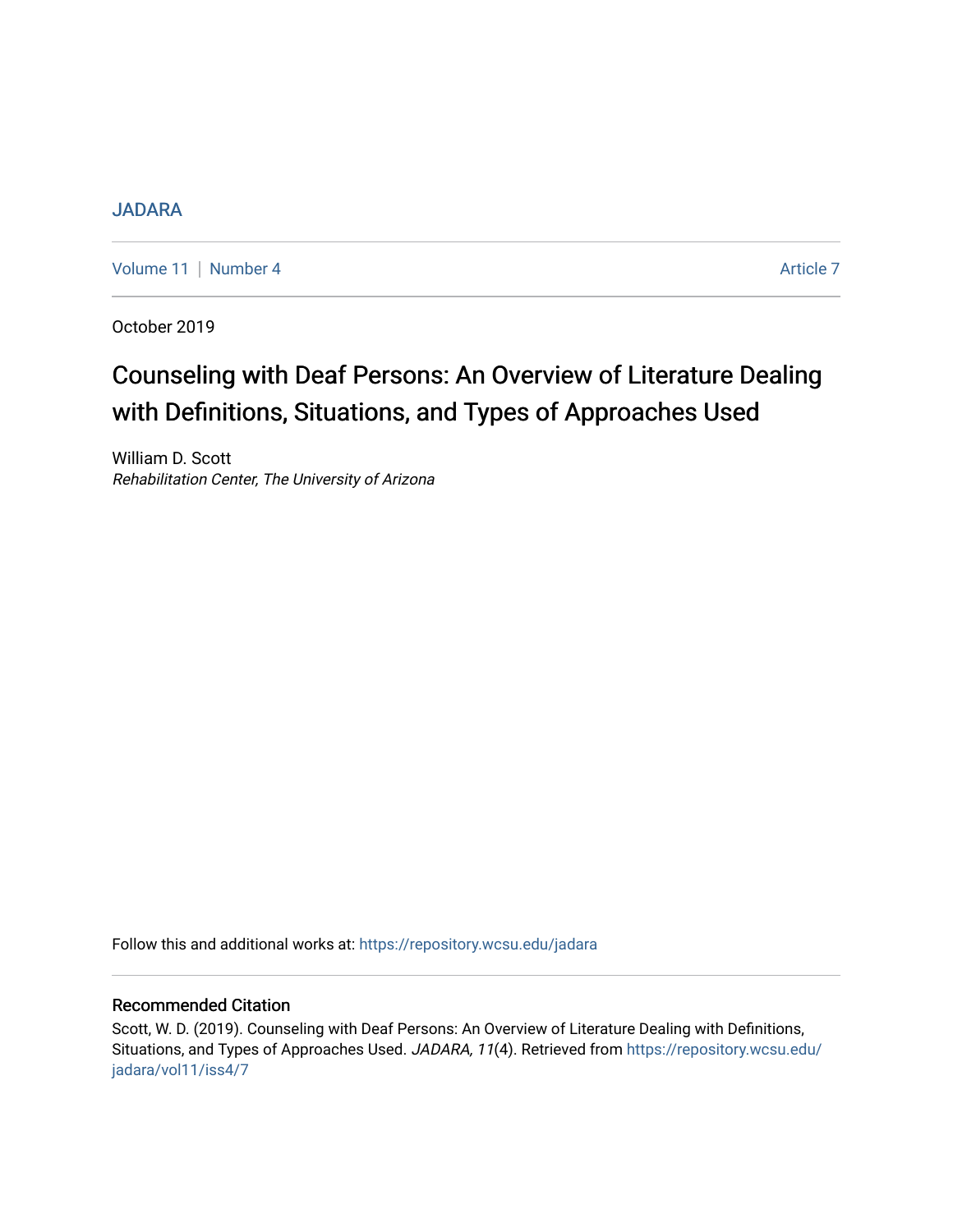# COUNSELING WITH DEAF PERSONS: AN OVERVIEW OF LITERATURE DEALING WITH DEFINITIONS, SITUATIONS, AND TYPES OF APPROACHES USED

# William D. Scott

#### Introduction

Each year many professionals begin to provide counseling services to deaf persons. Most of these professionals have not been exposed to any formal training program in the area of "Counseling With Deaf Persons (CWDP)." They attempt to familiarize them selves with this area by 1. comparing the similarities and dissimilarities of counseling and of CWDP, 2. consulting with other workers with the deaf and members of the deaf community, and 3. searching for var ious bibliographic lists in order to discover information about what has been accomp lished in CWDP.

There has not been a central reference point from which a professional could ob tain an overall view of the area of CWDP. The author surveyed the literature concern ing CWDP, interviewed counselor educators, professional workers with the deaf, and members of the deaf community in order to develop an article that might serve as a start ing place in orienting workers to the area of CWDP. The author discusses 1. problems in identifying what constitutes "counseling" and thus CWDP, 2. how different writers have viewed CWDP, 3. situations in which

CWDP has been found beneficial, 4. types of counseling found useful in CWDP, and 5. the future of CWDP. The author includes a selec ted bibliography concerned with the area of CWDP that updates and adds several relevant articles to the list of previously published bibliographies (Austin, 1976; Fellendorf, 1965, 1972).

#### What Is "Counseling"?

A wide variety of definitions concerning what is counseling exists in the literature. Good (1973) identifies several types of counseling: analytically-oriented, behavioral, client centered, crisis, directive, eclectic, educational, family, individual, job, marriage, parent, pastoral, precollege, preemployment, rehabilitation, trait and factor, and voca tional.

Brammer (1971) defines counseling as the process of helping people to change their behavior in the direction they choose.

Arbuckle (1957) emphasizes that the cli ent has a problem(a disturbance)and that only through the counseling relationship could the client develop insight. It is thought that the development of insight relieves the comp lexity of the client's emotional disturbance.

Mr. Scott is with the Rehabilitation Center, The University of Arizona.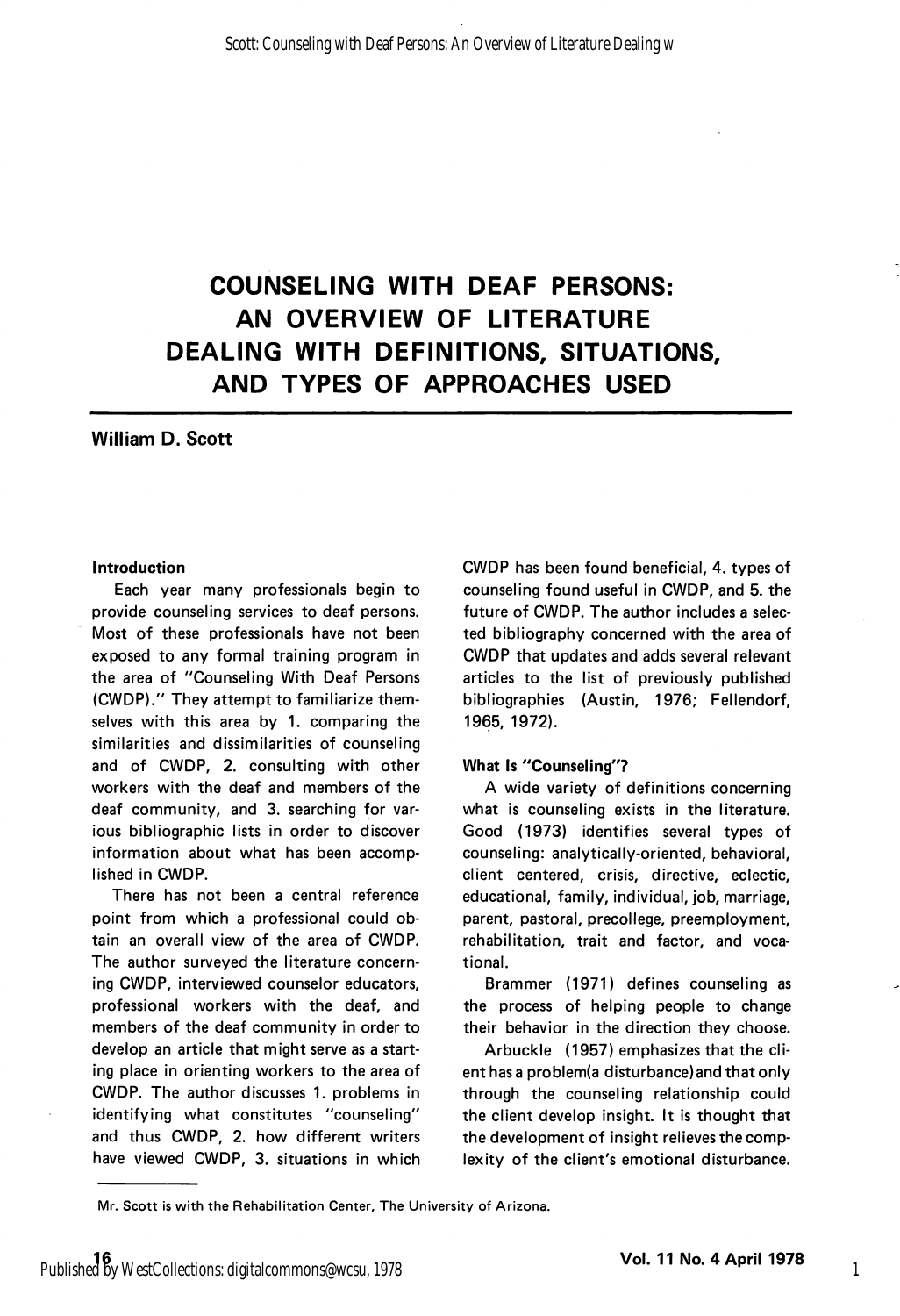Good (1973) thinks that counseling is mostly something the counselor controls. Other definitions emphasize the belief that the counselor is able to create a psychologi cally non-threatening climate and is able to communicate this fact to the client.

While there is no uniformity of what is meant by the term counseling, the author believes that the following seven conditions, when present, are indicative of counseling: 1. a helping relationship exists between two or more individuals, 2. one person (the coun selor) is identified as a helper. 3, the other person is identified as a helpee, 4. the client is expected to communicate with the coun selor. 5. through progress in the relationship the client is expected to change his behavior, feeling, or attitudes; 6. the rela tionship is structured as to the limits in which counseling can proceed; and 7. the counselor is qualified to engage in counseling due to his experience and pro fessional training.

#### What Is "Counseling With Deaf Persons"?

Patterson and Stewart (1971) state that it is difficult if not impossible to define counseling in a brief statement. The wide range of conceptualization that character izes the various definitions of counseling is reflected in the definitions as to what con stitutes CWDP.

Sanderson (1974), Avery and Youst (1973), Blish (1955), MacDonald (1935), Goetzinger (1967), and Mathews (1974) are of the opinion that CWDP consists in at tempting to effect a better functioning relationship between the client and his environment.

Sussman (1971) suggests that the goal of counseling is to help the client better under stand himself as a person. Goetzinger (1967) recommends that the goal include develop ing with the client a better understanding of the client's attitude towards the hearing per son. He further recommends that the coun selor assist the client to establish and clarify the client's self-identity.

Myklebust, Neyhus, and Mulholland (1962), Rodda (1974), and Goetzinger (1967) advocate that CWDP aims at develop ing insight. Rainer and Altschuler (1973) suggest that CWDP should help the client learn to control his impulsivity as well as to improve his poor social relationships and low self image. CWDP should help to develop adequate internal "super-ego" controls and constraints.

Stoinic (1972) believes that CWDP is a process in which the counselor aims at developing what types of employment are best suited for the deaf client and what preparation is necessary for the client to participate in that field of endeavor.

Reddan and Duggan (1973), Difrancesa and Hurwitz (1969), Goetzinger (1967), and Myklebust, et al. (1962) propose that CWDP consists of an activity in which the client is taught how to make appropriate decisions independently. This may occur through the counselor concentrating upon specifics, e.g., assisting the client to learn and utilize daily living skills. Williams and Sussman (1971) believe that it is the quality of the counseling relationship that enables the deaf client to solve his own problems. This occurs when the counselor is able to create a psychologi cally non-threatening climate within the counseling relationship and the client is able to perceive this climate.

Porter (1975) and Troop (1966) suggest that the counseling process is so closely attached to other phenomena, e.g., occupa tional information giving or coordinating services for the client, that it is unable to be separated from the observable activities that occur.

The author believes that the nature of CWDP is similar to that of counseling. As such the seven conditions mentioned earlier are usually necessary for CWDP. These con ditions may not always apply since counsel ing goals are often situationally specific. The necessity to recognize that various goals may apply at different times helps to explain why

2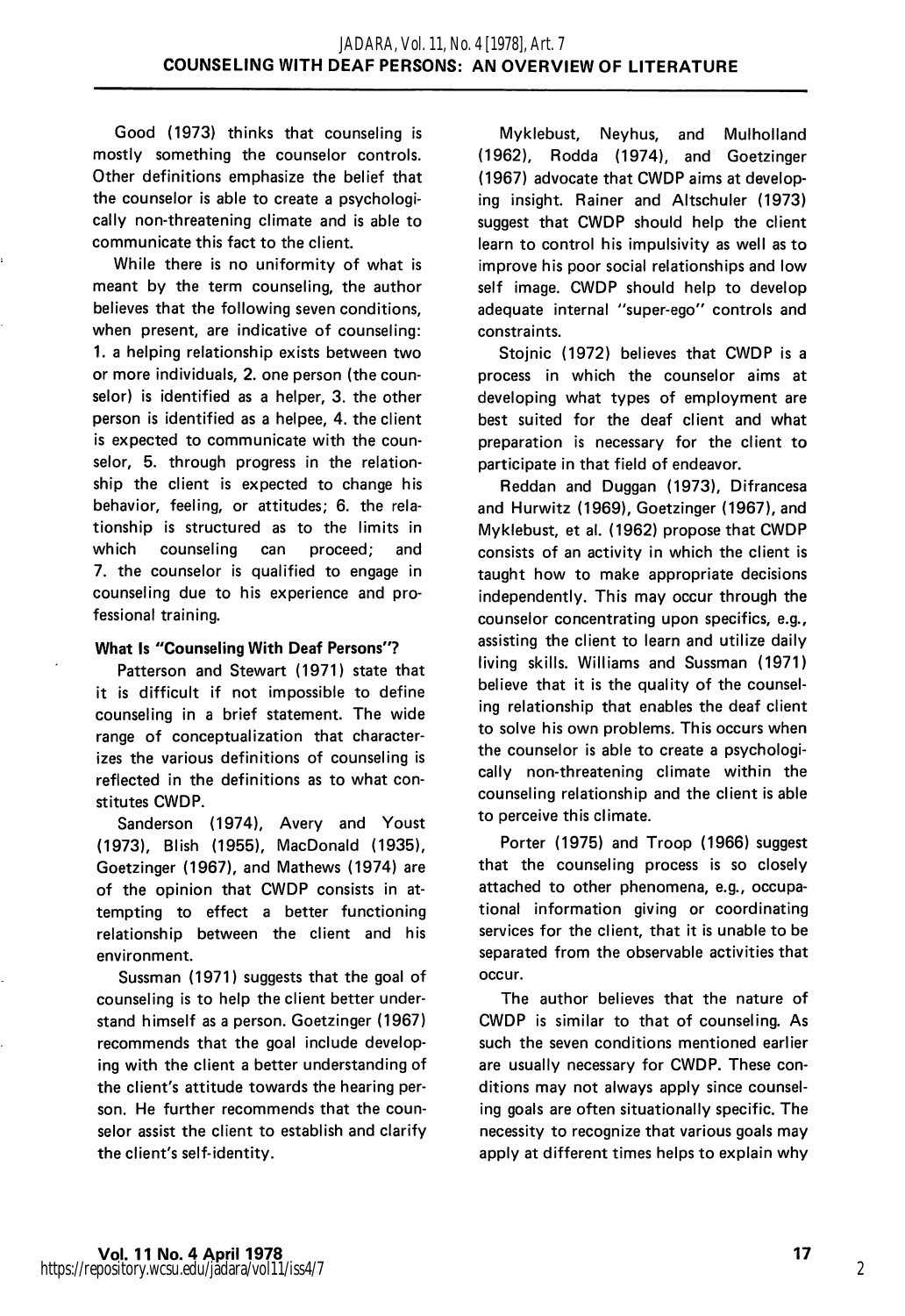there appears to be so little agreement as to what constitutes CWDP. It may be that many of the writers function in different situations and perceive the needs of the deaf client in a different manner than do some of the other counselors functioning in situa tions.

#### Situations In Which CWDP Has Been Found Beneficial

Avery and Youst (1973) as well as Goetzinger (1967) discuss several situations in which CWDP occurs. These situations are: elementary and secondary schools, rehabili tation centers, career information centers, post-secondary educational facilities, work shops, correctional facilities, independent living centers, vocational training programs, and church counseling centers.

Vernon (1971), Blake and Tully (1966), and Elliot (1974) identify other situations: marriage counseling centers, parent counsel ing programs, family counseling centers, employment offices, community mental health centers, and vocational rehabilitation agencies.

The goals of CWDP may be different for clients undergoing training in a comprehen sive residential rehabilitation center than are the goals of CWDP for clients who only require placement assistance from a state vocational rehabilitation agency. The author believes that it is important to recognize that CWDP many times is dependent upon the situation. As previously pointed out the counseling relationship is usually structured as to the limits in which counseling can pro ceed.

#### Types of Counseling Found Useful In CWDP

Brick (1967), Clayton and Robinson (1971), and Curtis (1975, 1976) report that several different types of counseling have been used. These include: behavioral modifi cation, behavioral counseling, contingency management, transactional analysis, reality therapy, relationship and skill building groups, role-playing, psychodrama, beha vioral contracts, eclectic approaches, preventative counseling, play therapy, rationalemotive psychotherapy, information providing and social work technique.

While both directive and nandirective types of counseling were reported, the author did not notice any report of existen tial psychotherapies being utilized. The author has observed the following types of counseling being used successfully in CWDP: Adlerian, client-centered therapy, gestalt therapy, biofeedback therapy, and assertiveness training.

Only very limited application of psycho analytic techniques is reported used. The more language-based types of counseling (those depending upon learned verbal skills) do not seem to be used as predominately in CWDP as they are utilized in counseling with the general population.

#### The Future of CWDP

The relative lack of agreement concerning, what constitutes the area known as CWDP as well as the multiplicity of types of counsel ing utilized will probably continue to exist. Because counseling has been assumed to be effective in the delivery of human social services, it is likely that as more services are provided CWDP will take on an expanded range of meaning.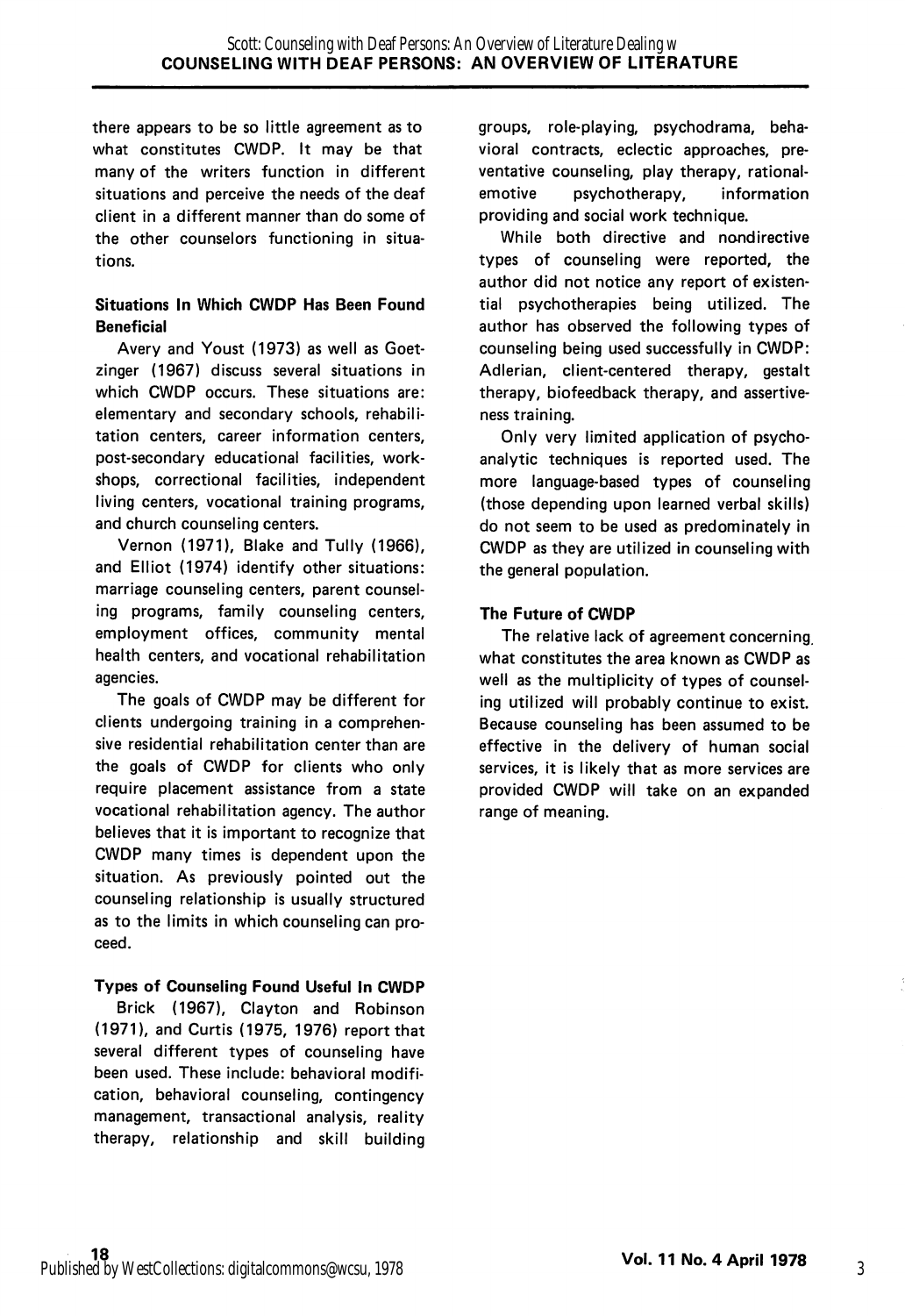## COUNSELING WITH DEAF PERSONS: AN OVERVIEW OF LITERATURE

#### SELECTED BIBLIOGRAPHY

- Abdullah, S. The capacity for insight and understanding in the deaf patient. Journal of Rehabilitation of the Deaf, 1969, 2, 37-41.
- Alsberg, J. Vocational guidance. Volta Review, 1955, 57, 119-120.
- Arbuckle, D.S. In W.E. Hopke (Ed.), Dictionary of personnel and guidance terms. Chicago: J.G. Ferguson Publishing Company, 1968.
- Austin, G. Bibliography: deafness. Silver Spring: National Association of the Deaf, 1973.
- Avery, J., & Youst, D. Counseling at NTID. In A.G. Norris & G.T. Lloyd (Eds.), *Deafness annual* (Vol. 3). Silver Spring: Professional Rehabilitation Workers with the Adult Deaf, 1973.
- Bennington, K.F. Counseling the family of the deafened adult. Journal of Applied Rehabilitation Counseling, 1972, 3, 178-187.
- Berger, D., Holdt, T.J., & LaForge, R.A. (Eds.). Effective vocational guidance of the adult deaf. Washington, D.C.: Rehabilitation Services Administration, 1972.
- Blake, G.D., & Tully, N.L. Summary of discussion. In S.P. Quigley (Ed.), The vocational rehabilitation of deaf people. St. Louis: U.S. Department of Health, Education, and Welfare, 1966.
- Blish, S.C. An educational and vocational counseling program for deaf students. Volta Review, 1955, 55, 385-389.
- Bolton, B. Introduction to rehabilitation of deaf clients. Hot Springs: Arkansas Rehabilitation Research and Training Center, 1973.
- Bolton, B. Rehabilitation programs. In B. Bolton (Ed.), Psychology of deafness for rehabilitation counselors. Baltimore: University Park Press, 1976.
- Brammer, L. Counseling theory. In L.C. Deighton (Ed.), The encyclopedia of education. New York: The Macmillian Company, 1971.
- Brick, L.J. The use of role playing as an educational and therapeutic device with the deaf. Journal of Rehabilitation of the Deaf, 1967, 1, 53-58.
- Clayton, L., & Robinson, L.D. Psychodrama with deaf people. American Annals of the Deaf, 1971,116 (4), 415.
- Curtis, M.A. A study of the existing need for counseling services in schools for the deaf. Unpublished master's thesis, Adams State College, 1975.

ę.

į,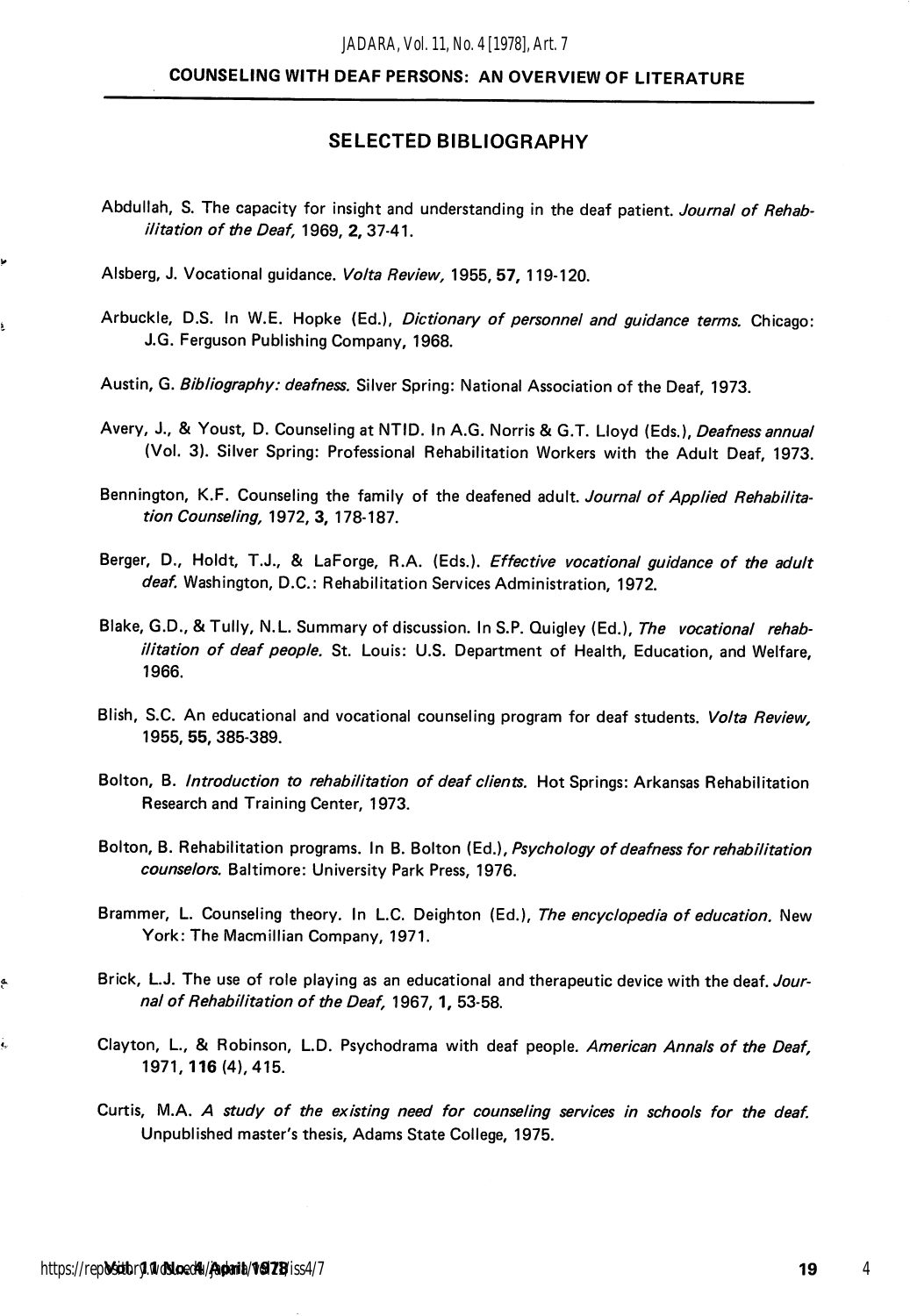#### SELECTED BIBLIOGRAPHY (Continued)

- Curtis, M.A. Counseling in schools for the deaf. American Annals of the Deaf, 1976, 121, 386-388.
- DiFrancesa, S.J., & Hurwitz, S.N. Rehabilitation of hard core deaf: identification of an affective style. Journal of Rehabilitation of the Deaf, 1969, 3 (2), 34-41.
- DiMichael, S. Understanding and counseling the adult deaf: an overdue mission of our time. American Annals, 1958, 103 (5), 393.
- Elliott, H. Marriage counseling with deaf clients. Journal of Rehabilitation of the Deaf, 1974, 8(2), 29-36.
- Ethridge, W.A. Counseling with deaf children. In W.N. Craig & H.W. Barkuloo (Eds.), Psychologists to deaf children: a developing perspective. Pittsburgh: School of Education, University of Pittsburgh, 1968.;
- Fellendorf, G.W. (Ed.). Bibliography on deafness. Washington, D.C.: Alexander Graham Bell Association for the Deaf, 1965
- Fellendorf, G.W. (Ed.). Bibliography on deafness supplement 1966-1972. Washington, D.C.: Alexander Graham Bell Association for the Deaf, 1972.
- Fellendorf, G.W., & Harrow, I. Parental counseling 1961-1968. Volta Review, 1970, 72, 51-57.
- Fusfeld, I.S. Counseling the deafened. Gallaudet College Bulletin, 1954, 3 (20).
- Goetzinger, C.P. Factors associated with counseling the hearing impaired adult. Journal of Rehabilitation of the Deaf, 1967, 1 (1), 32-48.
- Good C.V. Dictionary of education. New York: McGraw-Hill Book Company, 1973.
- Gough, J. Guidance for the deaf child in a residential school. American Annals of the Deaf, 1945, 90, 206-220.
- Griffith, R.E. Guidelines for general rehabilitation counselors serving the deaf. Northridge, Ca.: U.S. Department of Health, Education, and Welfare, 1974.
- Harris, G. Early guidance of hearing impaired children. Hamilton, Ontario: Hamilton Association for Deaf and Hard of Hearing, 1964.
- Hurwitz, S.N. A treatment nosology for vocational counseling of the deaf. Journal of Rehabilitation of the Deaf, 1968, 1(4), 42-61.
- Kane, J., & Shafer, C. Personal and Family Counseling Services for the Adult Deaf. Los Angeles: Family Service of Los Angeles, California, 1969.

ō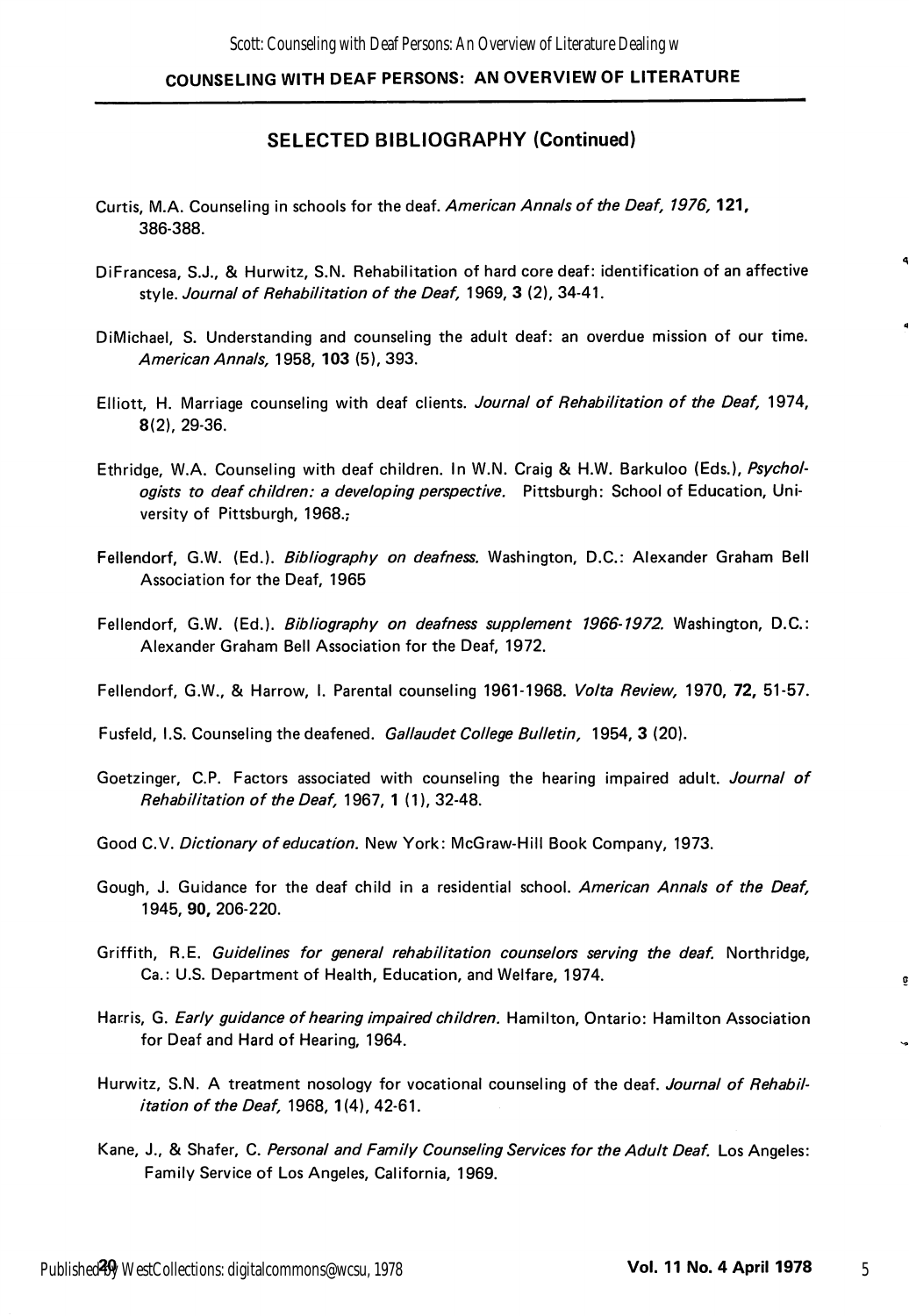## SELECTED BIBLIOGRAPHY (Continued)

- Levine, E.S. The psychology of deafness. New York: Columbia University Press, 1960.
- MacDonald, C.E. Counseling the deaf. American Annals of the Deaf, 1935, 80, 95-104.
- Martin, D.G. Directions for rehabilitation counseling with deaf persons. Journal of Rehabilitation of the Deaf, 1971, 4(3), 82-90.
- Mathews, G. Preparing for counseling with the deaf client in the vocational training setting. Journal of Rehabilitation of the Deaf, 1974, 7(4), 29-33.
- Meadow, K.P. Personality and social development of deaf persons. In B. Bolton (Ed.), Psychology of deafness for rehabilitation counselors. Baltimore: University Park Press, 1976.
- Mueller, J. Vocational counseling and guidance of deaf college students. Exceptional Children, 1962, 28, 501-504.
- Myklebust, H.R. The psychology of deafness. New York: Grune and Stratton, 1964.
- Myklebust, H.R., Neyhus, A., & Mulholland, M.A. Guidance and counseling for the deaf. American Annals of the Deaf, 1962, 107, 370-415.
- Patterson, C.H., & Stewart, L.G. Principles of counseling with deaf people. In A.E. Sussman & L.G. Stewart (Eds.), Counseling with deaf people. New York: New York University Deafness Research and Training Center, 1971.
- Phillips, R.M. Vocational guidance for the adult deaf. Volta Review, 1962, 107, 566-569.
- Porter, E.B. Guidelines for the diagnosis, evaluation, and remediation of problems of persons with severely impaired hearing. Silver Spring: National Association for Hearing and Speech Action, 1975.
- Rainer, J.D., & Altschuler, K.Z. New directions in psychiatry for deaf people. In A.G. Norris & G.T. Lloyd (Eds.), Deafness annual (Vol. 3). Silver Spring: Professional Rehabilitation Workers with the Adult Deaf, 1973.
- Reddan R.W., & Duggan, P.W. The role of the counselor in an integrated technical-vocational program for deaf students. In A.G. Norris & G.T. Lloyd (Eds.), Deafness annual (Vol. 3). Silver Spring: Professional Rehabilitation Workers with the Adult Deaf, 1973.
- Robinson, L.D., & Weather, O.D. Family therapy of deaf parents and hearing children: a new dimension in psychotherapeutic intervention. American Annals of the Deaf, 1974, 119, 325-330.
- Rodda, M. Behavior disorders in deaf clients. Journal of Rehabilitation of the Deaf, 1974, 7(4), 1-13.